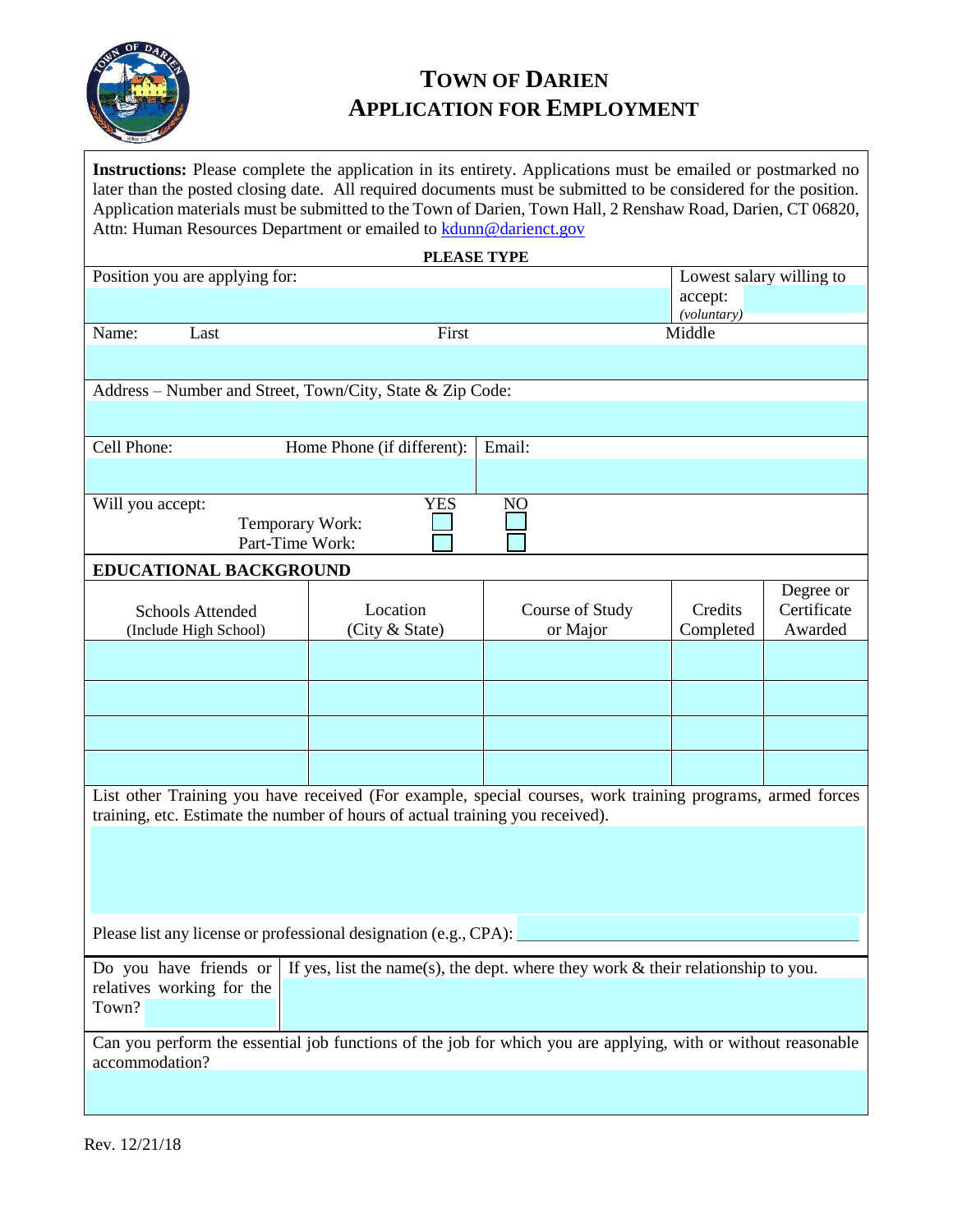| PROFESSIONAL REFERENCES (3 Required): List three persons who are not related to you, who would<br>have knowledge of your qualifications for the position for which you are applying. This should include current<br>and former supervisors, and may also include co-workers/colleagues. It is the policy of the Town to contact<br>references for candidates who are finalists. |                                                     |                                                     |                                                      |                       |           |  |
|---------------------------------------------------------------------------------------------------------------------------------------------------------------------------------------------------------------------------------------------------------------------------------------------------------------------------------------------------------------------------------|-----------------------------------------------------|-----------------------------------------------------|------------------------------------------------------|-----------------------|-----------|--|
| Name                                                                                                                                                                                                                                                                                                                                                                            |                                                     | Title/Occupation,<br><b>Business</b>                |                                                      | Address/Email Address | Telephone |  |
|                                                                                                                                                                                                                                                                                                                                                                                 |                                                     |                                                     |                                                      |                       |           |  |
|                                                                                                                                                                                                                                                                                                                                                                                 |                                                     |                                                     |                                                      |                       |           |  |
|                                                                                                                                                                                                                                                                                                                                                                                 |                                                     |                                                     |                                                      |                       |           |  |
| <b>EMPLOYMENT HISTORY:</b> Start with your current or most recent job. Include paid and/or unpaid, full- or<br>part-time, military, summer jobs, etc.                                                                                                                                                                                                                           |                                                     |                                                     |                                                      |                       |           |  |
| Is it OK to contact your current employer?<br><b>Job Title:</b>                                                                                                                                                                                                                                                                                                                 |                                                     |                                                     | <b>YES</b>                                           | NO                    |           |  |
| <b>Start Date:</b>                                                                                                                                                                                                                                                                                                                                                              | End Date:                                           |                                                     | Name and Address of Current or Most Recent Employer: |                       |           |  |
| Hours Per Wk:                                                                                                                                                                                                                                                                                                                                                                   | Name, Title & Phone Number of Immediate Supervisor: |                                                     |                                                      |                       |           |  |
| Reason for Leaving:                                                                                                                                                                                                                                                                                                                                                             |                                                     |                                                     |                                                      |                       |           |  |
| Description of Duties and Responsibilities:                                                                                                                                                                                                                                                                                                                                     |                                                     |                                                     |                                                      |                       |           |  |
|                                                                                                                                                                                                                                                                                                                                                                                 |                                                     |                                                     |                                                      |                       |           |  |
| <b>Job Title:</b>                                                                                                                                                                                                                                                                                                                                                               |                                                     |                                                     |                                                      |                       |           |  |
| <b>Start Date:</b>                                                                                                                                                                                                                                                                                                                                                              | End Date:                                           |                                                     | Name and Address of Employer:                        |                       |           |  |
| Hours Per Wk:                                                                                                                                                                                                                                                                                                                                                                   |                                                     | Name, Title & Phone Number of Immediate Supervisor: |                                                      |                       |           |  |
| Reason for Leaving:                                                                                                                                                                                                                                                                                                                                                             |                                                     |                                                     |                                                      |                       |           |  |
| Description of Duties and Responsibilities:                                                                                                                                                                                                                                                                                                                                     |                                                     |                                                     |                                                      |                       |           |  |
|                                                                                                                                                                                                                                                                                                                                                                                 |                                                     |                                                     |                                                      |                       |           |  |
|                                                                                                                                                                                                                                                                                                                                                                                 |                                                     |                                                     |                                                      |                       |           |  |
|                                                                                                                                                                                                                                                                                                                                                                                 |                                                     |                                                     |                                                      |                       |           |  |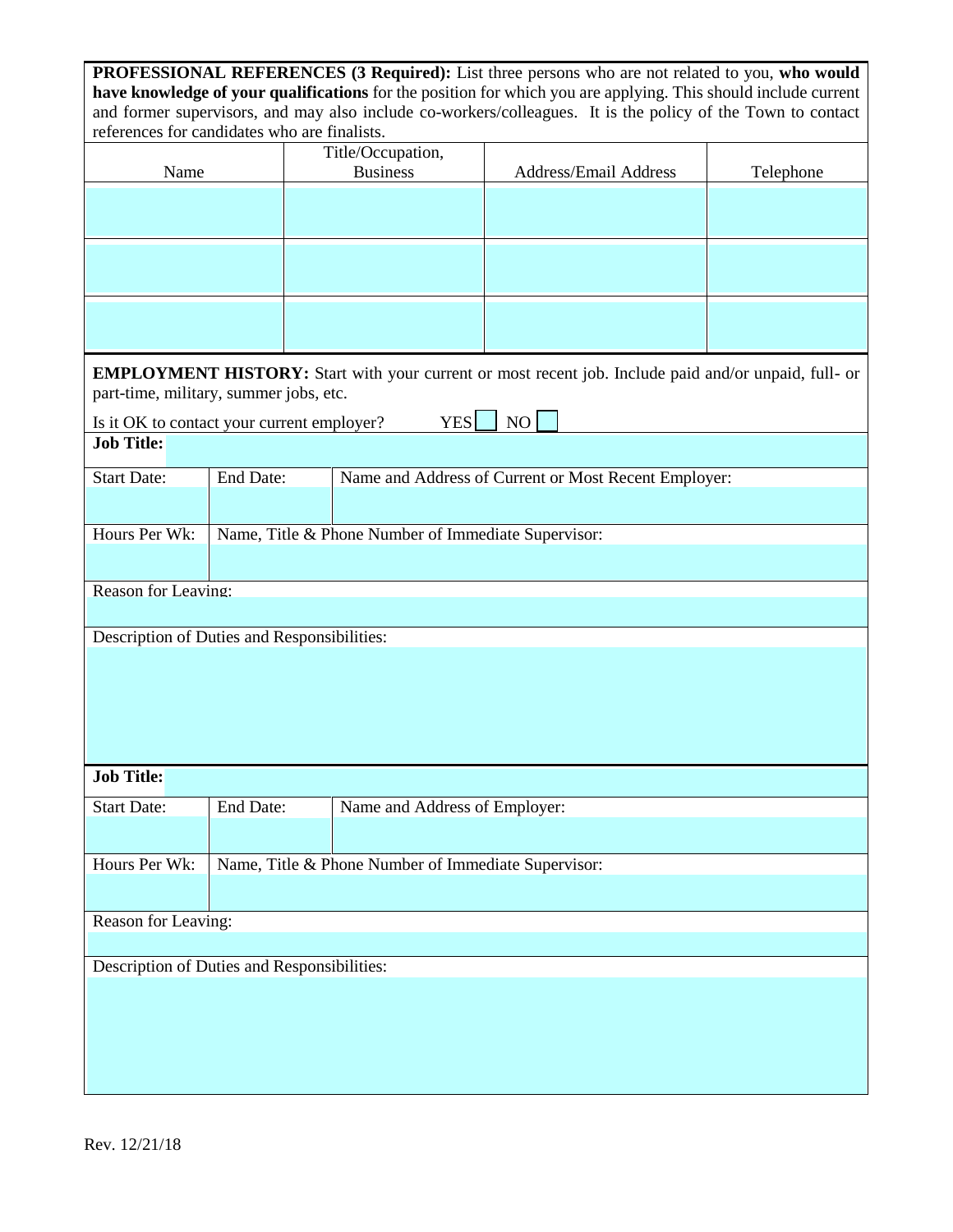| <b>EMPLOYMENT HISTORY (continued)</b>       |                                                     |                                                     |  |  |  |
|---------------------------------------------|-----------------------------------------------------|-----------------------------------------------------|--|--|--|
| <b>Job Title:</b>                           |                                                     |                                                     |  |  |  |
| <b>Start Date:</b>                          | End Date:                                           | Name and Address of Employer:                       |  |  |  |
|                                             |                                                     |                                                     |  |  |  |
| Hours Per Wk:                               |                                                     | Name, Title & Phone Number of Immediate Supervisor: |  |  |  |
|                                             |                                                     |                                                     |  |  |  |
|                                             | Reason for Leaving:                                 |                                                     |  |  |  |
| Description of Duties and Responsibilities: |                                                     |                                                     |  |  |  |
|                                             |                                                     |                                                     |  |  |  |
|                                             |                                                     |                                                     |  |  |  |
|                                             |                                                     |                                                     |  |  |  |
|                                             |                                                     |                                                     |  |  |  |
| <b>Job Title:</b>                           |                                                     |                                                     |  |  |  |
|                                             |                                                     |                                                     |  |  |  |
| <b>Start Date:</b>                          | End Date:                                           | Name and Address of Employer:                       |  |  |  |
|                                             |                                                     |                                                     |  |  |  |
| Hours Per Wk:                               | Name, Title & Phone Number of Immediate Supervisor: |                                                     |  |  |  |
|                                             |                                                     |                                                     |  |  |  |
| Reason for Leaving:                         |                                                     |                                                     |  |  |  |
|                                             | Description of Duties and Responsibilities:         |                                                     |  |  |  |
|                                             |                                                     |                                                     |  |  |  |
|                                             |                                                     |                                                     |  |  |  |
|                                             |                                                     |                                                     |  |  |  |
|                                             |                                                     |                                                     |  |  |  |
| <b>Job Title:</b>                           |                                                     |                                                     |  |  |  |
| <b>Start Date:</b>                          | End Date:                                           | Name and Address of Employer:                       |  |  |  |
|                                             |                                                     |                                                     |  |  |  |
| Hours Per Wk:                               |                                                     |                                                     |  |  |  |
|                                             | Name, Title & Phone Number of Immediate Supervisor: |                                                     |  |  |  |
|                                             |                                                     |                                                     |  |  |  |
| Reason for Leaving:                         |                                                     |                                                     |  |  |  |
| Description of Duties and Responsibilities: |                                                     |                                                     |  |  |  |
|                                             |                                                     |                                                     |  |  |  |
|                                             |                                                     |                                                     |  |  |  |
|                                             |                                                     |                                                     |  |  |  |
|                                             |                                                     |                                                     |  |  |  |
|                                             |                                                     |                                                     |  |  |  |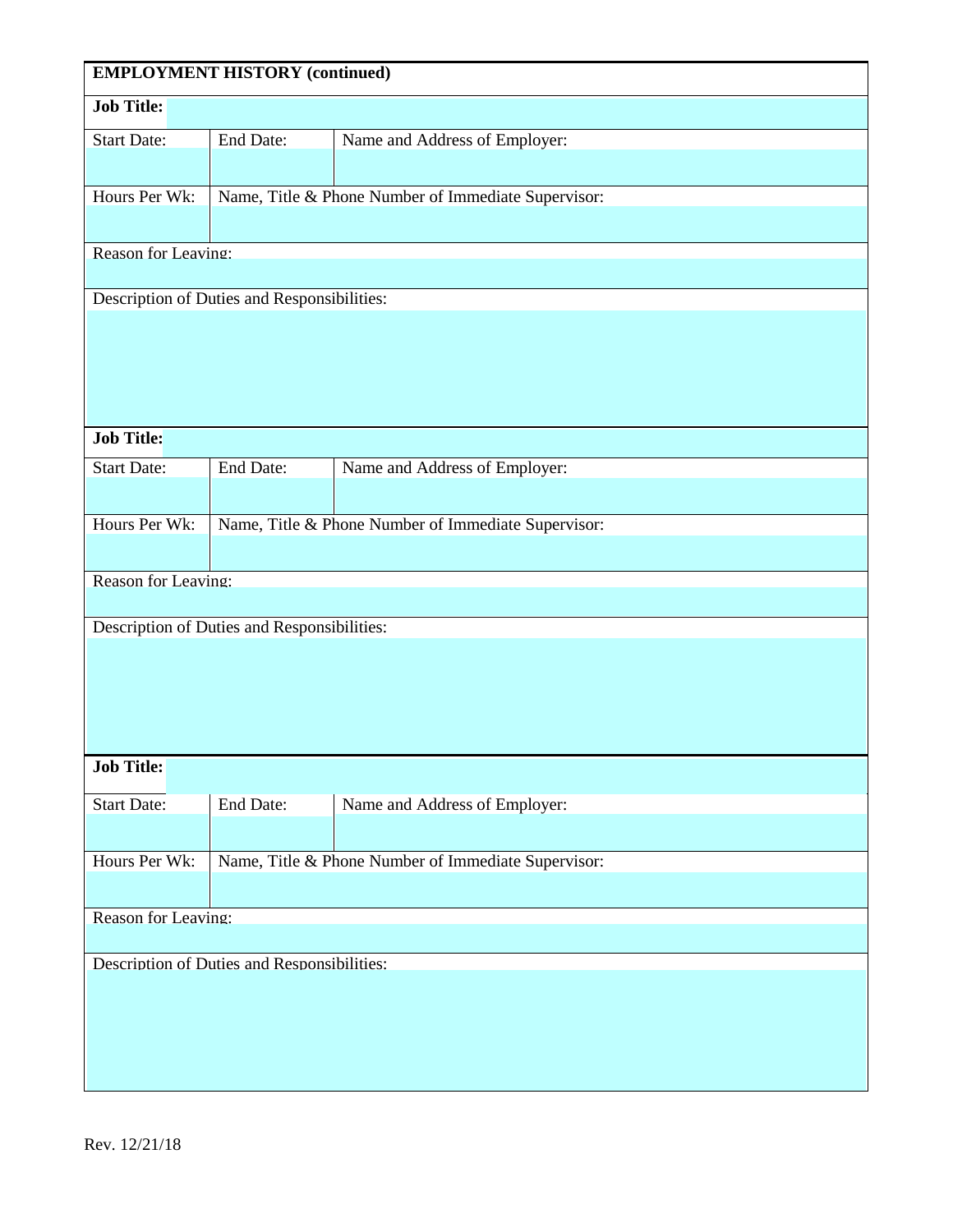## **EMPLOYEE CERTIFICATIONS AND AGREEMENTS**

I understand that my offer of employment may be conditioned on a pre-employment physical and drug test. If I test positively on a properly confirmed drug test for controlled substances or refusal to submit to a drug test it is grounds for the withdrawal of any offer of employment and if a positive properly confirmed pre-employment drug test is reported after I have begun employment, it may be grounds for termination of any employment.

I authorize representatives of the Town of Darien to obtain pertinent information from my previous employers, references, and other persons with knowledge of my work history and background. I authorize my previous employers, references, and persons with knowledge of my work history and background to provide pertinent information to and hereby release all such persons and waive any and all claims, demands or causes of action whatsoever, in connection with the request for and release of such information.

I certify that the information on this job application and all information provide throughout the pre-employment process is accurate, true. I understand that any willful omissions or falsifications will be reason for withdrawal of a job offer if the omission or falsehood is discovered before I begin employment, and if discovered after I have begun employment, it may be grounds for termination of my employment for just cause under the terms of any applicable collective bargaining agreement. I authorize any investigation into the statements I have made in this application as necessary to arrive at an employment decision.

I understand that employment, if offered is contingent upon proof of citizenship or employability under the requirements of the Immigration Reform Control Act (IRCA).

All employees of the Town of Darien have the right to resign from their jobs at any time, or for any reason or for no reason at all. Unless your position is governed by a collective bargaining agreement, statute or other contract, the Town of Darien retains the same right with respect to termination of any employee's employment. No department head, supervisor or other individual of the Town of Darien has authority to make a commitment of guaranteed or continuing employment to you, and no document or publication of the Town of Darien should be interpreted to make such a guarantee. NOTHING STATED BY THE TOWN OF DARIEN, IN WRITING OR ORALLY, DURING THE INTERVIEW AND/OR HIRING PROCESS IS TO BE CONSTRUED AS CREATING A CONTRACT BETWEEN THE APPLICANT AND THE TOWN OF DARIEN.

I, the undersigned have read, understand and agree to the foregoing.

 $\mathcal{L}_\text{max} = \frac{1}{2} \sum_{i=1}^n \mathcal{L}_i \mathcal{L}_i + \frac{1}{2} \sum_{i=1}^n \mathcal{L}_i \mathcal{L}_i + \frac{1}{2} \sum_{i=1}^n \mathcal{L}_i \mathcal{L}_i + \frac{1}{2} \sum_{i=1}^n \mathcal{L}_i \mathcal{L}_i + \frac{1}{2} \sum_{i=1}^n \mathcal{L}_i \mathcal{L}_i + \frac{1}{2} \sum_{i=1}^n \mathcal{L}_i \mathcal{L}_i + \frac{1}{2} \sum_{i=1}^n \mathcal{L}_$ 

Signature of Applicant Date

*Note: A typed name will substitute for a handwritten signature.*